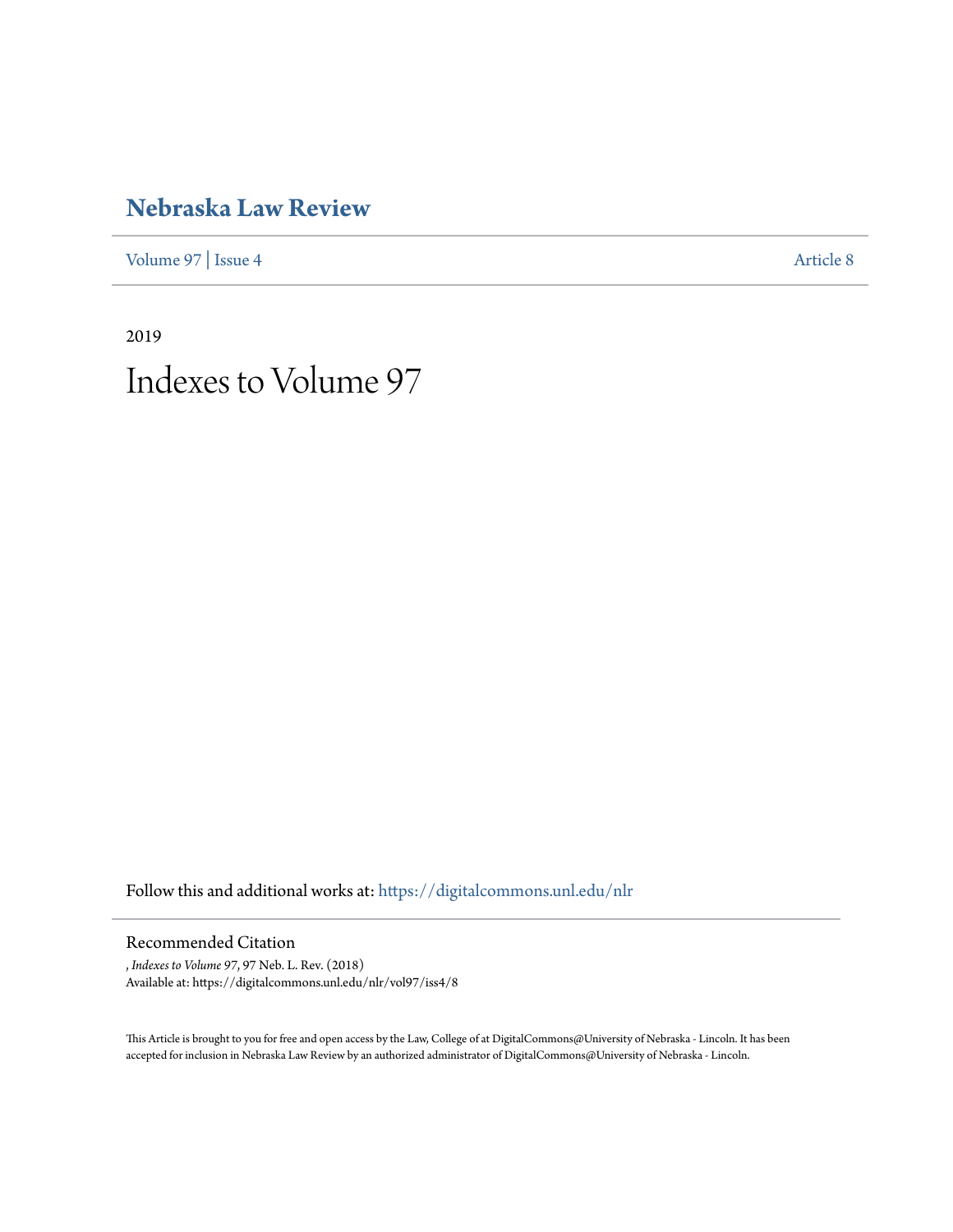#### **INDEX BY TITLE**

|                                                                                                                         | 1    |
|-------------------------------------------------------------------------------------------------------------------------|------|
| Bahtuoh v. Smith, 855 F.3d 868 (8th Cir. 2017): Promising a Bleak Future for                                            |      |
| Ineffective Assistance of Counsel Claims in the Eighth Circuit, Mary R.                                                 |      |
|                                                                                                                         | 1198 |
| Custom-Tailored Law: When Statutory Interpretation Meets the Internal Reve-                                             |      |
|                                                                                                                         | 1117 |
| Endorsing Pedophiles for Elected Office?, David R. Katner                                                               | 469  |
| "Essentially Black": Legal Theory and the Morality of Conscious Racial Iden-                                            |      |
| tity, Kenneth B. Nunn $\dots \dots \dots \dots \dots \dots \dots \dots \dots \dots \dots \dots \dots \dots \dots \dots$ | 287  |
| Everything, but Maybe Nothing: The Supreme Court's Important-but Frag-                                                  |      |
| ile-Decision in Trinity Lutheran Church of Columbia, Inc. v. Comer: 137                                                 |      |
|                                                                                                                         | 525  |
| Green Fees: The Challenge of Pricing Externalities Under State Law, Erin                                                |      |
|                                                                                                                         | 168  |
| Is Warrantless Urine Testing Constitutional? —Reasonableness of Warrantless                                             |      |
| Urine Testing in Cases Involving Driving While Under the Influence of Al-                                               |      |
|                                                                                                                         | 860  |
| Known Unknowns: Legislating for a Juvenile's Reformative Uncertainty, Tif-                                              |      |
|                                                                                                                         | 334  |
| Legal Education: A New Growth Vision Part I-The Issue: Sustainable Growth                                               |      |
| or Dead Cat Bounce? A Strategic Inflection Point Analysis, Hilary G. Es-                                                |      |
|                                                                                                                         | 628  |
| Legal Education: A New Growth Vision Part II—The Groundwork: Building a                                                 |      |
| Customer Satisfying Innovation Ecosystem, Hilary G. Escajeda                                                            | 935  |
| Legal Education: A New Growth Vision Part III—The Path Forward: Being                                                   |      |
| Both Human and Digital, Hilary G. Escajeda                                                                              | 1919 |
| Married on Saturday and Fired on Monday: Hively v. Ivy Tech Community Col-                                              |      |
| lege: Resolving the Disconnect Under Title VII, Shannon Bond                                                            | 225  |
| Readdressing Nebraska's Misinterpreted Conscience Clause, Brenna M. Grasz.                                              | 890  |
| Resolution Triggers for Systemically Important Financial Institutions, John                                             |      |
|                                                                                                                         | 65   |
| Sexual Predator Laws: Clarifying the Relationship Between Mental Health                                                 |      |
| Laws and Due Process Protections, Maureen F. Larsen &                                                                   |      |
| .                                                                                                                       | 1166 |
| Strict Liability and Negligence in Copyright Law: Fair Use as Regulation of                                             |      |
| Activity Levels, Apostolos G. Chronopoulos                                                                              | 384  |
| The Case for a Federal Cyber Insurance Program, David L. Vicevich                                                       | 555  |
| The Duty to Refrain: A Theory of State Accomplice Liability for Grave Crimes,                                           |      |
|                                                                                                                         | 120  |
| The Legislative Role in Procedural Rulemaking Through Incremental Reform,                                               |      |
|                                                                                                                         | 762  |
| The Omnipotent School Administrator: Seeking to Curb Restriction of Off-Cam-                                            |      |
| pus Student Speech in the Wake of C.R. v. Eugene School District 4J,                                                    |      |
|                                                                                                                         | 258  |
| The Rule of Law: More than Just a Law of Rules, Donald B. Verrilli, Jr                                                  | 925  |
| Unreported Sexual Assault, Saul Levmore & Martha C. Nussbaum                                                            | 607  |
| When Tribal Disenrollment Becomes Cruel and Unusual, Judith M. Stinson                                                  | 820  |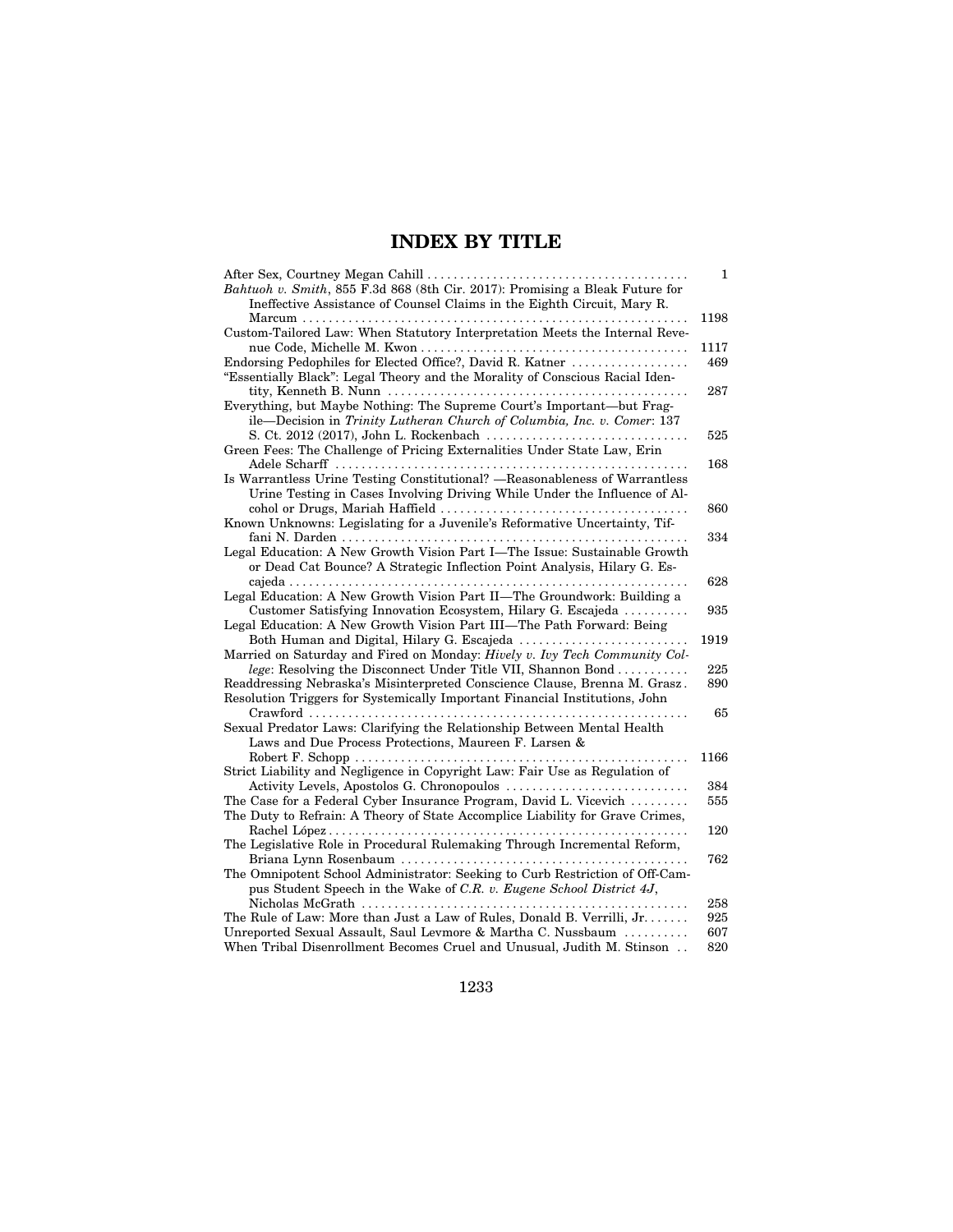## **INDEX BY AUTHOR**

| BOND, SHANNON, Married on Saturday and Fired on Monday: Hively v. Ivy<br>Tech Community College: Resolving the Disconnect Under Title VII    | 225          |
|----------------------------------------------------------------------------------------------------------------------------------------------|--------------|
|                                                                                                                                              | $\mathbf{1}$ |
| CHRONOPOULOS, APOSTOLOS G., Strict Liability and Negligence in Copy-                                                                         |              |
| right Law: Fair Use as Regulation of Activity Levels                                                                                         | 384          |
| CRAWFORD, JOHN, Resolution Triggers for Systemically Important Financial                                                                     |              |
| DARDEN, TIFFANI N., Known Unknowns: Legislating for a Juvenile's Re-                                                                         | 65           |
|                                                                                                                                              | 334          |
| ESCAJEDA, HILARY G., Legal Education: A New Growth Vision Part I-The<br>Issue: Sustainable Growth or Dead Cat Bounce? A Strategic Inflection |              |
| ESCAJEDA, HILARY G., Legal Education: A New Growth Vision Part II—The                                                                        | 628          |
| Groundwork: Building a Customer Satisfying Innovation Ecosystem                                                                              | 935          |
| ESCAJEDA, HILARY G., Legal Education: A New Growth Vision Part III-                                                                          |              |
| The Path Forward: Being Both Human and Digital                                                                                               | 1019         |
| GRASZ, BRENNA M., Readdressing Nebraska's Misinterpreted Conscience                                                                          |              |
|                                                                                                                                              | 890          |
| HAFFIELD, MARIAH, Is Warrantless Urine Testing Constitutional? -Reason-                                                                      |              |
| ableness of Warrantless Urine Testing in Cases Involving Driving While                                                                       |              |
| KATNER, DAVID R., Endorsing Pedophiles for Elected Office?                                                                                   | 860<br>469   |
| KWON, MICHELLE M., Custom-Tailored Law: When Statutory Interpretation                                                                        |              |
|                                                                                                                                              | 1117         |
| LARSEN, MAUREEN F. & SCHOPP, ROBERT F., Sexual Predator Laws:                                                                                |              |
| Clarifying the Relationship Between Mental Health Laws and Due Process                                                                       |              |
|                                                                                                                                              | 1166         |
| LEVMORE, SAUL & NUSSBAUM, MARTHA C., Unreported Sexual Assault.                                                                              | 607          |
| LÓPEZ, RACHEL, The Duty to Refrain: A Theory of State Accomplice Liability                                                                   | 120          |
| MARCUM, MARY R., Bahtuoh v. Smith, 855 F.3d 868 (8th Cir. 2017): Promis-                                                                     |              |
| ing a Bleak Future for Ineffective Assistance of Counsel Claims in the                                                                       |              |
|                                                                                                                                              | 1198         |
| MCGRATH, NICHOLAS, The Omnipotent School Administrator: Seeking to                                                                           |              |
| Curb Restriction of Off-Campus Student Speech in the Wake of C.R. v. Eu-                                                                     |              |
|                                                                                                                                              | 258          |
| NUNN, KENNETH B., "Essentially Black": Legal Theory and the Morality of                                                                      |              |
| ROCKENBACH, JOHN L., Everything, but Maybe Nothing: The Supreme                                                                              | 287          |
| Court's Important—but Fragile—Decision in Trinity Lutheran Church of                                                                         |              |
| Columbia, Inc. v. Comer: 137 S. Ct. 2012 (2017)                                                                                              | 525          |
| ROSENBAUM, BRIANA LYNN, The Legislative Role in Procedural Rulemak-                                                                          |              |
|                                                                                                                                              | 762          |
| SCHARFF, ERIN ADELE, Green Fees: The Challenge of Pricing Externalities                                                                      |              |
|                                                                                                                                              | 168          |
| STINSON, JUDITH M., When Tribal Disenrollment Becomes Cruel and Unu-                                                                         | 820          |
| VERRILLI, JR., DONALD B., The Rule of Law: More than Just a Law                                                                              |              |
|                                                                                                                                              | 925          |
| VICEVICH, DAVID L., The Case for a Federal Cyber Insurance Program                                                                           | 555          |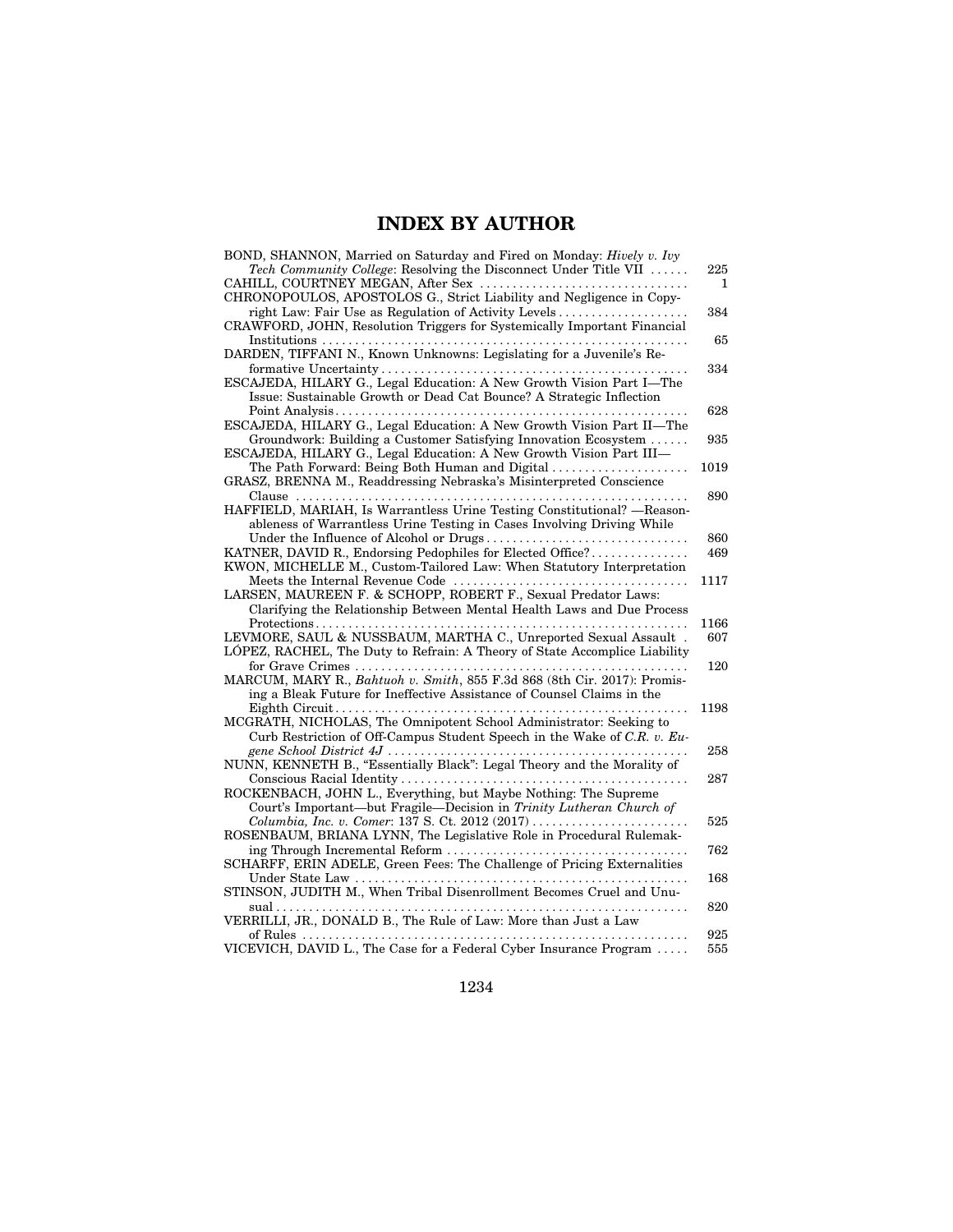## **INDEX BY SUBJECT**

| BUSINESS ASSOCIATIONS                  |      | Process Protections, Maureen F.    |      |
|----------------------------------------|------|------------------------------------|------|
| Resolution Triggers for                |      | Larsen & Robert F. Schopp          | 1166 |
| <b>Systemically Important</b>          |      | The Omnipotent School              |      |
| Financial Institutions, John           |      | Administrator: Seeking to Curb     |      |
|                                        | 65   | Restriction of Off-Campus          |      |
|                                        |      | Student Speech in the Wake of      |      |
| CONSCIOUS RACIAL IDENTITY              |      | C.R. v. Eugene School District     |      |
| "Essentially Black": Legal Theory      |      | 4J, Nicholas McGrath               | 258  |
| and the Morality of Conscious          |      | The Rule of Law: More than Just    |      |
| Racial Identity, Kenneth B.            |      | a Law of Rules, Donald B.          |      |
|                                        | 287  |                                    | 925  |
|                                        |      | When Tribal Disenrollment          |      |
| CONSTITUTIONAL LAW                     |      | Becomes Cruel and Unusual,         |      |
|                                        |      | Judith M. Stinson                  | 820  |
| Bahtuoh v. Smith, 855 F.3d 868         |      |                                    |      |
| (8th Cir. 2017): Promising a           |      | <b>CRIMINAL LAW</b>                |      |
| <b>Bleak Future for Ineffective</b>    |      |                                    |      |
| Assistance of Counsel Claims in        |      | Bahtuoh v. Smith, 855 F.3d 868     |      |
| the Eighth Circuit, Mary R.            |      | $(8th$ Cir. 2017): Promising a     |      |
| $Marcum \dots \dots \dots \dots \dots$ | 1198 | Bleak Future for Ineffective       |      |
| Everything, but Maybe Nothing:         |      | Assistance of Counsel Claims in    |      |
| The Supreme Court's                    |      | the Eighth Circuit, Mary R.        |      |
| Important-but Fragile-                 |      | $Marcum$                           | 1198 |
| Decision in Trinity Lutheran           |      | Is Warrantless Urine Testing       |      |
| Church of Columbia, Inc. v.            |      | $Constitutional?$ —                |      |
| Comer: 137 S. Ct. 2012 (2017),         |      | Reasonableness of Warrantless      |      |
| John L. Rockenbach                     | 525  | Urine Testing in Cases             |      |
| Is Warrantless Urine Testing           |      | Involving Driving While Under      |      |
| $Constitutional?$ —                    |      | the Influence of Alcohol or        |      |
| Reasonableness of Warrantless          |      | Drugs, Mariah Haffield             | 860  |
| Urine Testing in Cases                 |      | Known Unknowns: Legislating for    |      |
| Involving Driving While Under          |      | a Juvenile's Reformative           |      |
| the Influence of Alcohol or            |      | Uncertainty, Tiffani N. Darden.    | 334  |
| Drugs, Mariah Haffield                 | 860  | Sexual Predator Laws: Clarifying   |      |
| Known Unknowns: Legislating for        |      | the Relationship Between           |      |
| a Juvenile's Reformative               |      | Mental Health Laws and Due         |      |
| Uncertainty, Tiffani N. Darden.        | 334  | Process Protections, Maureen F.    |      |
| Married on Saturday and Fired on       |      | Larsen & Robert F. Schopp $\ldots$ | 1166 |
| Monday: Hively v. Ivy Tech             |      | When Tribal Disenrollment          |      |
| Community College: Resolving           |      | Becomes Cruel and Unusual,         |      |
| the Disconnect Under Title VII,        |      | Judith M. Stinson                  | 820  |
| Shannon Bond                           | 225  |                                    |      |
| Readdressing Nebraska's                |      | <b>COPYRIGHT LAW</b>               |      |
| Misinterpreted Conscience              |      |                                    |      |
| Clause, Brenna M. Grasz                | 890  | Strict Liability and Negligence in |      |
| Sexual Predator Laws: Clarifying       |      | Copyright Law: Fair Use as         |      |
| the Relationship Between               |      | Regulation of Activity Levels,     |      |
| Mental Health Laws and Due             |      | Apostolos G. Chronopoulos          | 384  |
|                                        |      |                                    |      |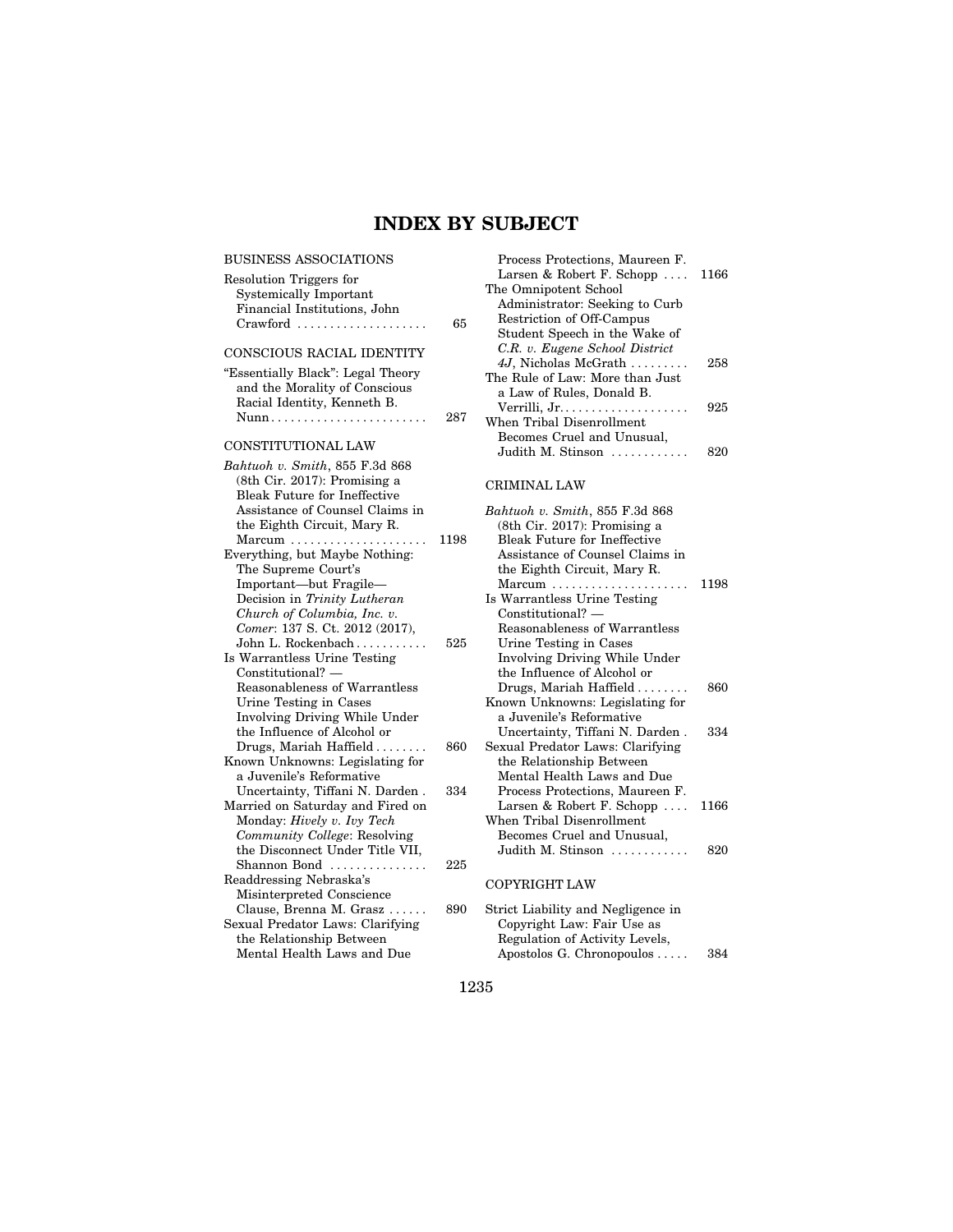| CYBER LAW & POLICY                                                                                              |      | Married on Saturday and Fired on                                                                              |      |
|-----------------------------------------------------------------------------------------------------------------|------|---------------------------------------------------------------------------------------------------------------|------|
| The Case for a Federal Cyber<br>Insurance Program, David L.<br>Vicevich $\ldots$                                | 555  | Monday: Hively v. Ivy Tech<br>Community College: Resolving<br>the Disconnect Under Title VII,<br>Shannon Bond | 225  |
| ENVIRONMENTAL LAW                                                                                               |      | Unreported Sexual Assault, Saul                                                                               |      |
| Green Fees: The Challenge of<br><b>Pricing Externalities Under</b>                                              |      | Levmore & Martha C.<br>Nussbaum                                                                               | 607  |
| State Law, Erin Adele Scharff                                                                                   | 168  | <b>HUMAN RIGHTS LAW</b>                                                                                       |      |
| ESSENTIALISM                                                                                                    |      | The Duty to Refrain: A Theory of                                                                              |      |
| "Essentially Black": Legal Theory<br>and the Morality of Conscious<br>Racial Identity, Kenneth B.               |      | State Accomplice Liability for<br>Grave Crimes, Rachel López                                                  | 120  |
| Nunn                                                                                                            | 287  | <b>INSURANCE LAW</b>                                                                                          |      |
| ETHICS<br>Bahtuoh v. Smith, 855 F.3d 868<br>(8th Cir. 2017): Promising a<br><b>Bleak Future for Ineffective</b> |      | The Case for a Federal Cyber<br>Insurance Program, David L.<br>Vicevich                                       | 555  |
| Assistance of Counsel Claims in                                                                                 |      | <b>INTERNATIONAL LAW</b>                                                                                      |      |
| the Eighth Circuit, Mary R.<br>$\text{Marcum}$                                                                  | 1198 | The Duty to Refrain: A Theory of<br>State Accomplice Liability for                                            |      |
| FAMILY LAW                                                                                                      |      | Grave Crimes, Rachel López                                                                                    | 120  |
| After Sex, Courtney Megan Cahill                                                                                | 1    | <b>LAW &amp; ECONOMICS</b>                                                                                    |      |
|                                                                                                                 |      |                                                                                                               |      |
| FEDERAL INDIAN LAW & POLICY                                                                                     |      | Resolution Triggers for<br><b>Systemically Important</b>                                                      |      |
| When Tribal Disenrollment<br>Becomes Cruel and Unusual,                                                         |      | Financial Institutions, John                                                                                  |      |
| Judith M. Stinson                                                                                               | 820  | $Crawford$                                                                                                    | 65   |
| FEDERALISM                                                                                                      |      | <b>LEGAL EDUCATION</b>                                                                                        |      |
| Readdressing Nebraska's                                                                                         |      | Legal Education: A New Growth                                                                                 |      |
| Misinterpreted Conscience<br>Clause, Brenna M. Grasz                                                            | 890  | Vision Part I-The Issue:<br>Sustainable Growth or Dead Cat                                                    |      |
| FREEDOM OF SPEECH                                                                                               |      | Bounce? A Strategic Inflection<br>Point Analysis, Hilary G.                                                   |      |
| The Omnipotent School                                                                                           |      |                                                                                                               | 628  |
| Administrator: Seeking to Curb<br>Restriction of Off-Campus                                                     |      | Legal Education: A New Growth                                                                                 |      |
| Student Speech in the Wake of                                                                                   |      | Vision Part II—The<br>Groundwork: Building a                                                                  |      |
| C.R. v. Eugene School District                                                                                  |      | <b>Customer Satisfying Innovation</b>                                                                         |      |
| 4J, Nicholas McGrath                                                                                            | 258  | Ecosystem, Hilary G. Escajeda.                                                                                | 935  |
| GENDER AND THE LAW                                                                                              |      | Legal Education: A New Growth<br>Vision Part III-The Path                                                     |      |
| After Sex, Courtney Megan Cahill                                                                                |      | Forward: Being Both Human                                                                                     |      |
|                                                                                                                 | 1    | and Digital, Hilary G. Escajeda.                                                                              | 1019 |
|                                                                                                                 |      |                                                                                                               |      |